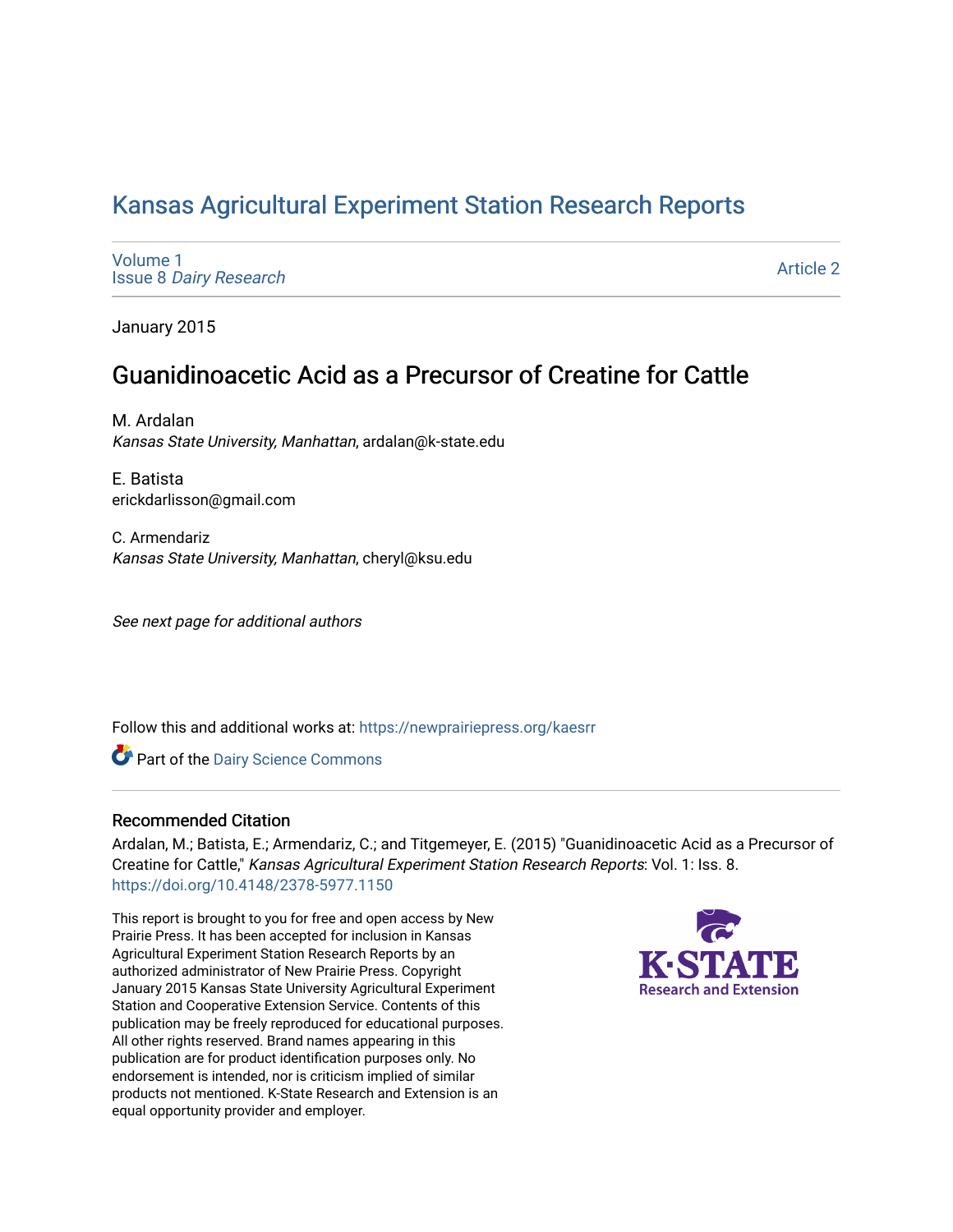## Guanidinoacetic Acid as a Precursor of Creatine for Cattle

#### **Abstract**

Creatine serves as an energy-storing molecule in muscle, and in mammals it can be synthesized in the liver from guanidinoacetic acid (GAA). With this study, we evaluated whether GAA supplementation would lead to creatine production in cattle similarly to other species. Because the synthesis of creatine from GAA requires the use of a methyl group, we also evaluated the effect of supplementing methionine, as a methyl group donor, on the synthesis of creatine.

Supplemental GAA did increase plasma concentrations of creatine. Also, blood concentrations of arginine, a precursor to GAA, were increased by GAA supplementation, suggesting that arginine use for GAA synthesis was spared by GAA provision. Plasma homocysteine, a marker that is inversely related to methyl group status, was not affected by GAA supplementation when heifers received 12 g/d methionine; however, it was increased by 30 or 40 grams per day of GAA supplementation when methionine was not supplemented. Results suggest that post-ruminal GAA supplementation increases creatine supply to cattle and spares arginine utilization. Moreover, GAA supplementation induced a methyl group deficiency that was resolved with methionine supplementation.

### Keywords

creatine, guanidinoacetic acid, homocysteine, methionine

#### Creative Commons License



This work is licensed under a [Creative Commons Attribution 4.0 License](https://creativecommons.org/licenses/by/4.0/).

#### Authors

M. Ardalan, E. Batista, C. Armendariz, and E. Titgemeyer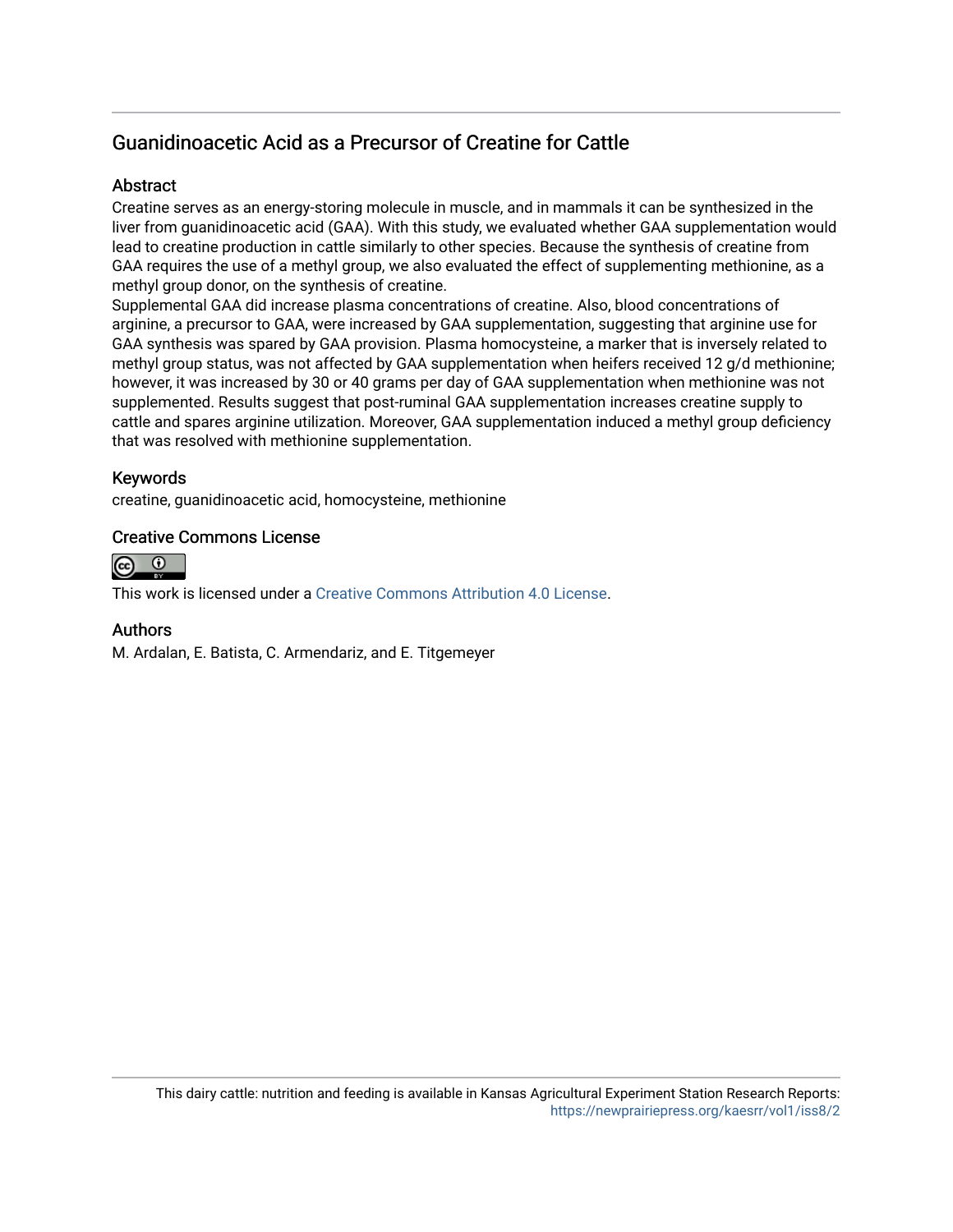



# **Guanidinoacetic Acid as a Precursor of Creatine for Cattle**

*M. Ardalan, E. Batista, C. Armendariz, and E. Titgemeyer*

## **Summary**

Creatine serves as an energy-storing molecule in muscle, and in mammals it can be synthesized in the liver from guanidinoacetic acid (GAA). With this study, we evaluated whether GAA supplementation would lead to creatine production in cattle similarly to other species. Because the synthesis of creatine from GAA requires the use of a methyl group, we also evaluated the effect of supplementing methionine, as a methyl group donor, on the synthesis of creatine.

Supplemental GAA did increase plasma concentrations of creatine. Also, blood concentrations of arginine, a precursor to GAA, were increased by GAA supplementation, suggesting that arginine use for GAA synthesis was spared by GAA provision. Plasma homocysteine, a marker that is inversely related to methyl group status, was not affected by GAA supplementation when heifers received 12 g/d methionine; however, it was increased by 30 or 40 grams per day of GAA supplementation when methionine was not supplemented. Results suggest that post-ruminal GAA supplementation increases creatine supply to cattle and spares arginine utilization. Moreover, GAA supplementation induced a methyl group deficiency that was resolved with methionine supplementation.

Key words: creatine, guanidinoacetic acid, homocysteine, methionine

# **Introduction**

Creatine serves as an energy-storing molecule in muscle, and it can be absorbed from the diet as well as produced in the body. Although creatine can be synthesized in the liver from guanidinoacetic acid (GAA), the production rate of GAA, and consequently that of creatine, may not be adequate to maximize performance of high-producing animals. Previous studies have reported increases in growth and yield of breast meat in broiler chickens when GAA was supplemented to the diet. However, little research with creatine utilization is available with cattle. This research project evaluated supplementation of GAA, the metabolic precursor to creatine, as a means of providing creatine to cattle.

Although increased synthesis of creatine might benefit cattle, the conversion of GAA to creatine consumes a methyl group, and this might create a methyl group deficiency in the animal. Thus, as we supplemented GAA to cattle, we also evalu-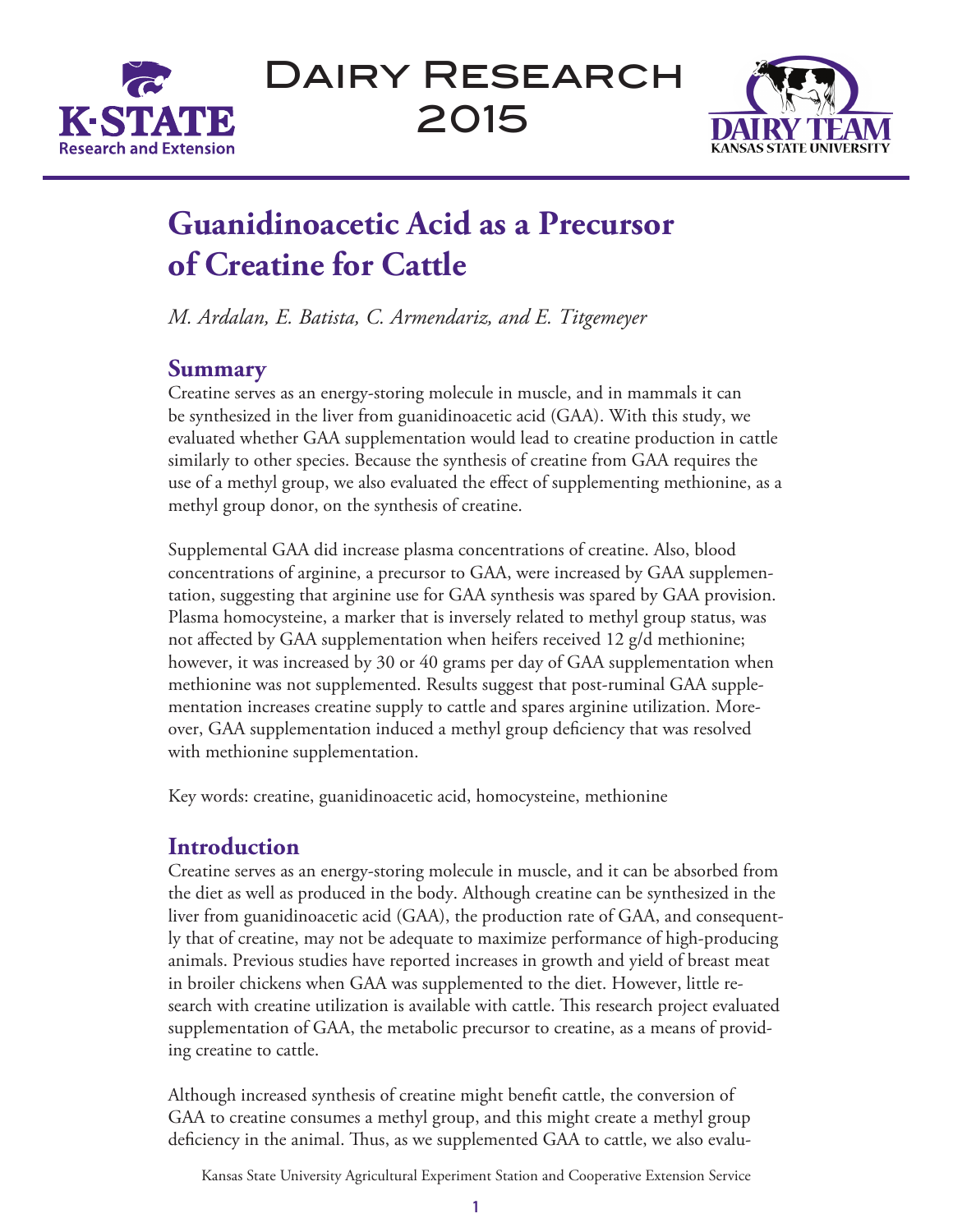ated the methyl group status of the heifers and evaluated the effect of supplementing methionine, as a methyl group source, along with the GAA. Plasma concentrations of homocysteine were used as the biological marker of methyl group deficiency, because this molecule accumulates during a methyl group deficiency.

Because methyl group deficiencies are common in transition dairy cows, the potential of GAA supplementation to cause a methyl group deficiency was investigated not only as a means of providing a precursor of creatine, but also as a way to develop a methyl group deficiency model that could be used for future investigations into methyl group utilization by transition dairy cows.

### **Experimental Procedures**

Six ruminally cannulated Holstein heifers  $(520 \pm 49 \text{ kg}$  initial body weight) were used in a 44-day experiment, composed of 14 days for adaptation to facilities and diet and five 6-day periods, with samples collected on day 6 of each period. The treatments were 0, 10, 20, 30, and 40 grams/day of GAA, with the sequence running from lowest to highest level across the 5 periods. The treatments were increased over time due to the possibility that the GAA might cause negative health effects on the heifers; by increasing the doses we would be able to detect any problems at the lowest amount that caused problems. In addition, 3 of the heifers received no supplemental methionine, whereas 3 of them received 12 grams/day of L-methionine as a source of methyl groups.

Treatments were all provided as continuous infusions into the abomasum to prevent the potential for ruminal degradation. Heifers were housed in tie-stalls with free access to water and were limit-fed twice daily a diet containing 6 kg/day of rolled corn, 4 kg/day of alfalfa, and 50 grams/day of trace-mineralized salt. Animals were observed daily for any potential symptoms of toxicity such as inappetence or depressed attitude, but no health problems were observed throughout the study.

On day 6 of each period, blood samples were collected for analyses of amino acids, homocysteine, GAA, and creatine; and urine samples were collected for analyses of GAA and creatine.

### **Results and Discussion**

Supplemental GAA increased plasma creatine concentrations (Figure 1a,  $P = 0.05$ ), demonstrating that cattle can convert GAA to creatine similarly to other species. This was an expected response, but it had not been previously demonstrated in cattle. Interestingly, when 40 grams/day of GAA was provided without supplemental Met, plasma concentrations of creatine were not increased. This suggests that the capacity of cattle to convert GAA to creatine may be limited when methyl groups are deficient. For this research, the methionine was provided as the source of methyl groups needed for creatine synthesis.

Supplemental GAA increased plasma GAA concentrations (Figure 1b, *P* < 0.01), with increases tending to be less when methionine was provided. The increase in plasma GAA would be expected when the compound was supplemented, and the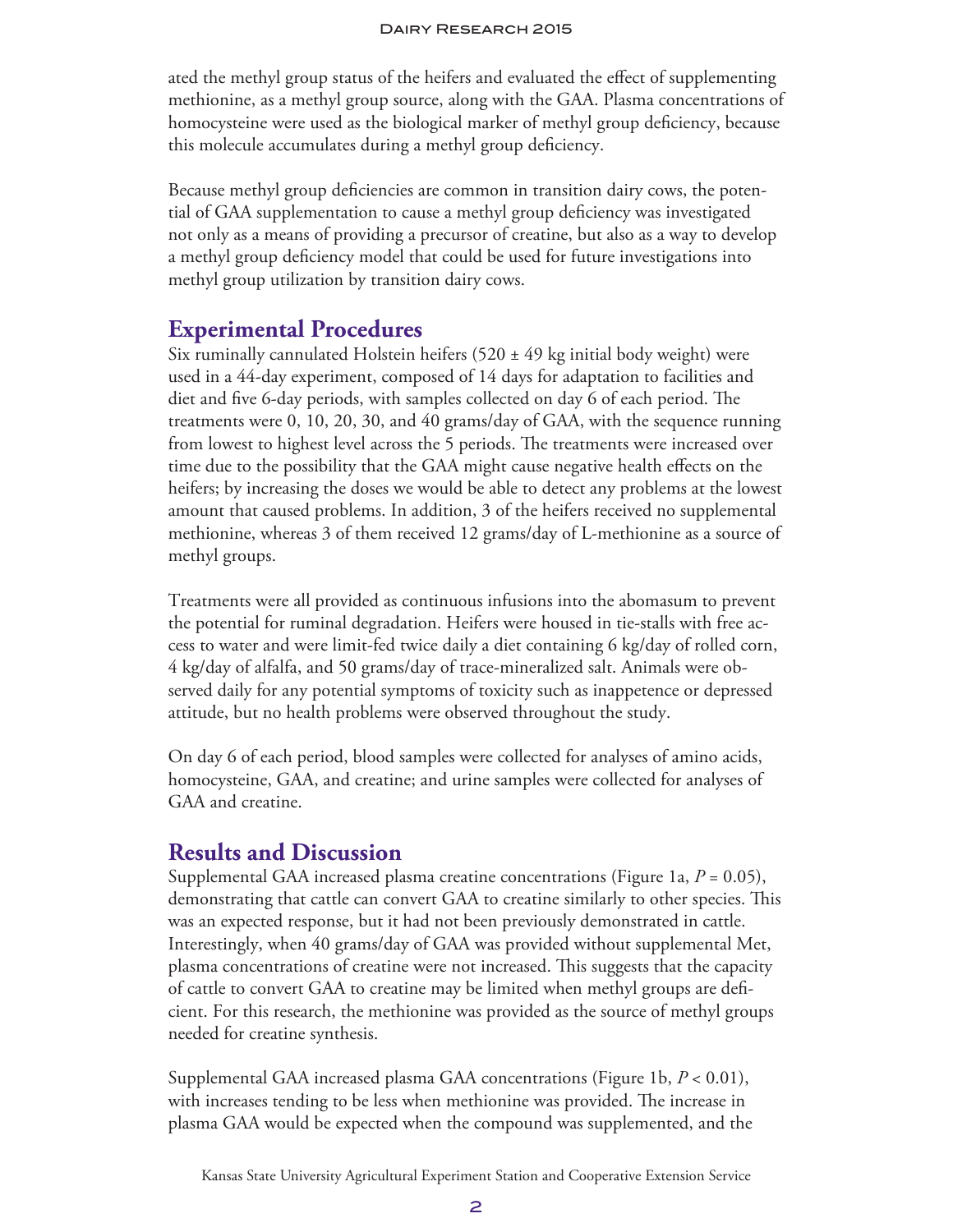increases demonstrate absorption from gut. Because methionine is used in the process of converting GAA to creatine, the lower blood concentrations of GAA in the presence of supplemental methionine may be due to the methionine increasing the rate of conversion of GAA to creatine.

Plasma homocysteine becomes elevated in response to a methyl group deficiency, and thus it is considered a useful marker of that condition. For heifers receiving 12 grams/day of methionine, there was no big change, and certainly no increase, in plasma homocysteine in response to GAA supplementation (Figure 1c). In contrast, the heifers receiving no supplemental methionine showed elevated concentrations of plasma homocysteine when either 30 or 40 grams/day of GAA was provided  $(P < 0.01)$ , suggesting a methyl group deficiency was generated. We had expected that a methyl group deficiency could be induced by the GAA because methyl groups are required for the conversion of GAA to creatine. The 12 grams/day of methionine appeared to provide enough methyl groups to prevent the elevation in plasma homocysteine.

Similar to plasma concentrations, urinary excretion of both GAA and creatine (Figure 2a and 2b) were increased  $(P = 0.01)$  by GAA supplementation. However, similar to plasma concentrations of creatine, urinary excretion of creatine and of GAA were not elevated by supplementation with 40 grams/day of GAA when no supplemental methionine was provided, suggesting that the methyl group deficiency limited the synthesis of creatine from GAA. Urinary creatine concentrations were increased by all levels of GAA when 12 grams/day of methionine was provided.

Not surprisingly, plasma methionine was significantly elevated by methionine supplementation (Figure 3a, *P* < 0.01). However, plasma methionine was not affected by GAA supplementation, suggesting that the utilization of methyl groups for converting GAA to creatine did not substantially disrupt methionine metabolism.

Arginine is an amino acid that can be used by mammals for synthesis of GAA. In our experiment, plasma arginine concentrations (Figure 3b) were increased by GAA supplementation. This would demonstrate that the provision of GAA spared the use of arginine for GAA synthesis, likely by inhibiting GAA synthesis in the kidney.

### **Conclusions**

Supplementation of GAA increased plasma and urinary concentrations of creatine, demonstrating that post-ruminal GAA supplementation provides a way to increase creatine supply to cattle. Supplementation of GAA also increased plasma arginine, suggesting that GAA synthesis from arginine was inhibited by supplemental GAA, thereby sparing arginine. The supplementation of GAA could have direct implications for both dairy and beef cattle, because GAA may be an economical means of improving muscle growth or lactational performance either by increasing creatine production or by sparing arginine.

In the absence of supplemental methyl groups, supplementation of large amounts of GAA elevated plasma homocysteine, demonstrating the induction of a methyl group deficiency that could be ameliorated by methionine supplementation. This induc-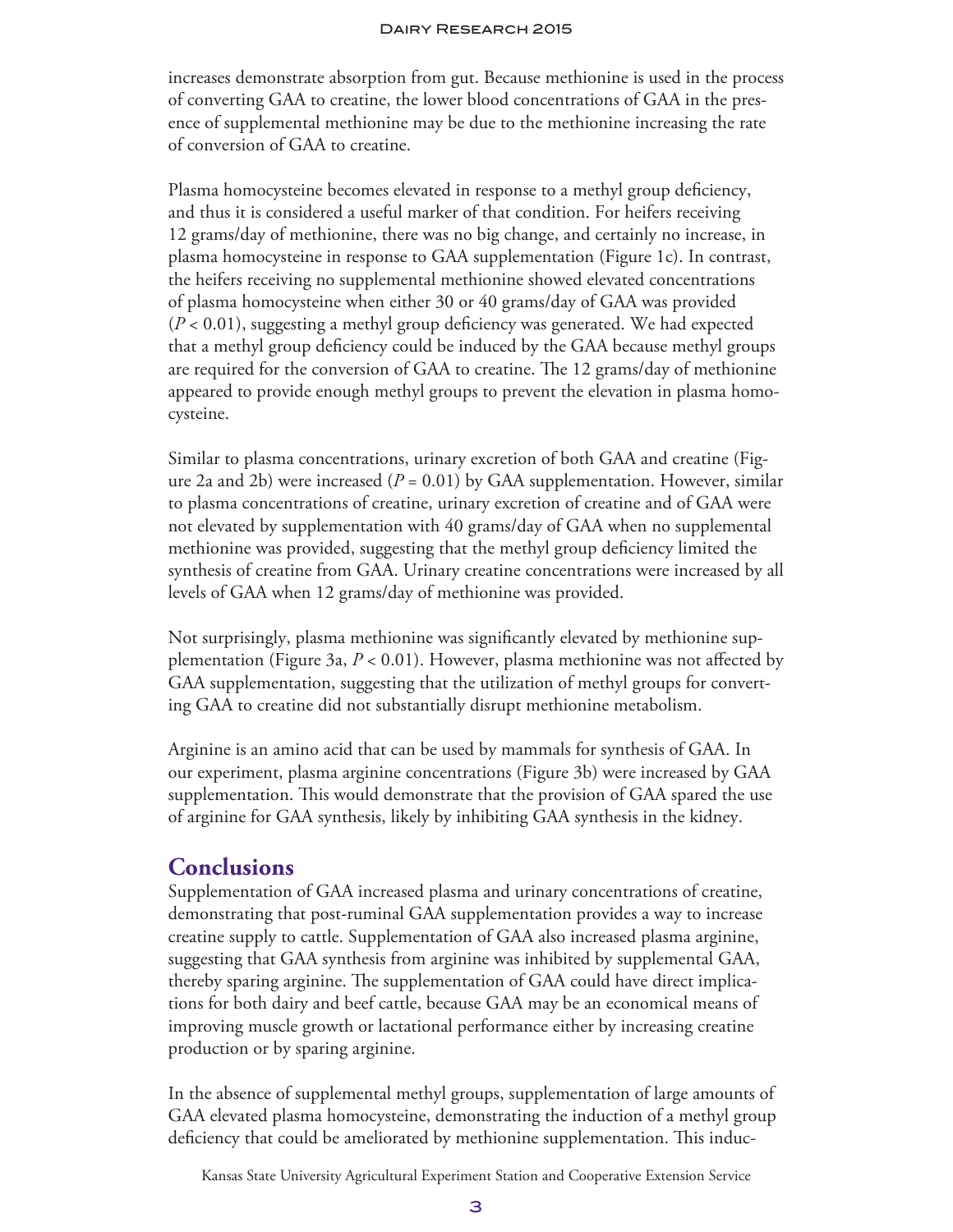tion of a methyl group deficiency by GAA supplementation may be a useful model in future research for studying methyl group utilization in cattle, which is a topic of interest with great relevance to transition dairy cows.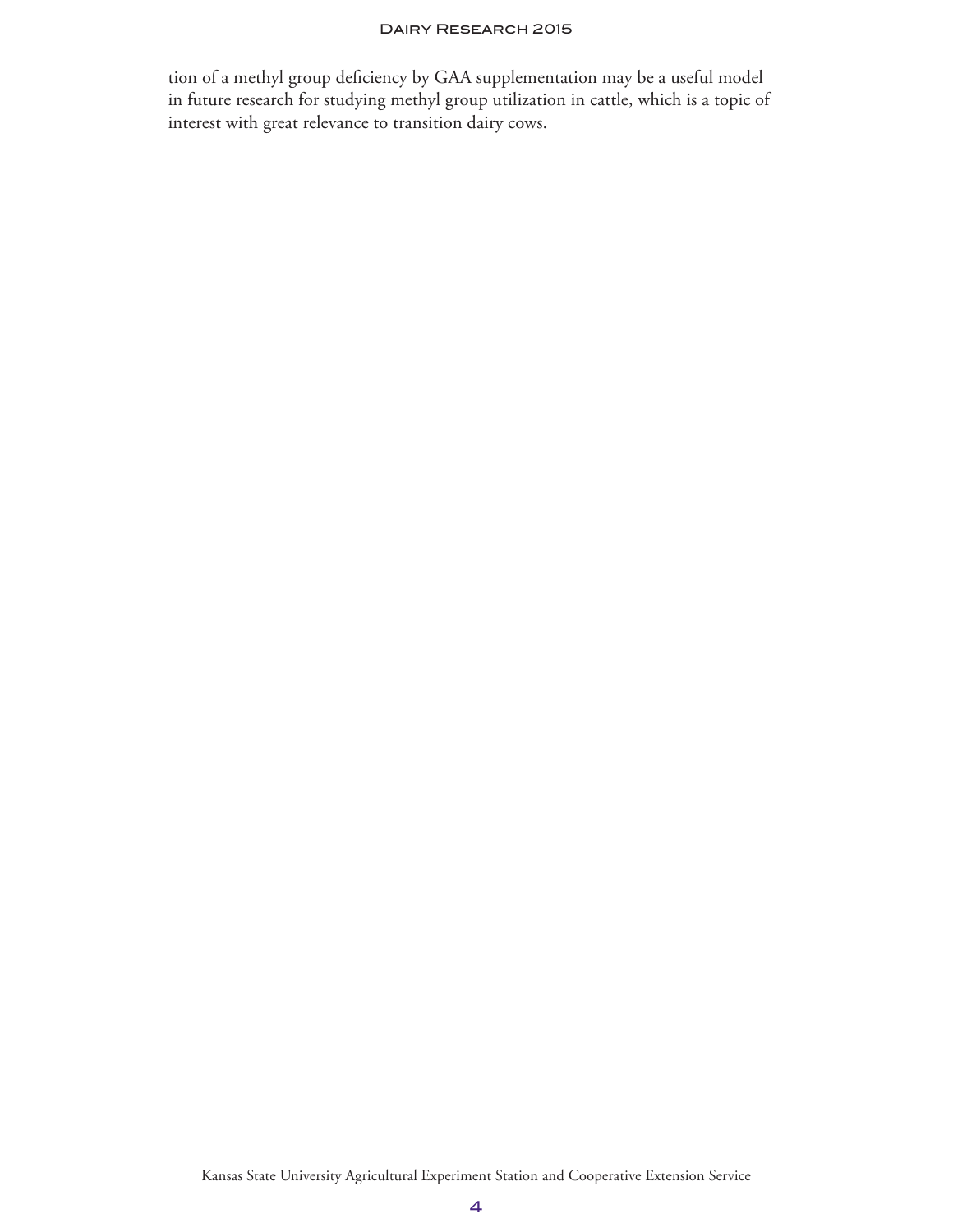

Figure 1. Effect of methionine and GAA supplementation on plasma concentrations of a) creatine (effect of GAA, *P* < 0.05); b) GAA (effect of GAA, *P* < 0.01; interaction of GAA × methionine, *P* < 0.05); and c) homocysteine (interaction of GAA × Met, *P* < 0.01).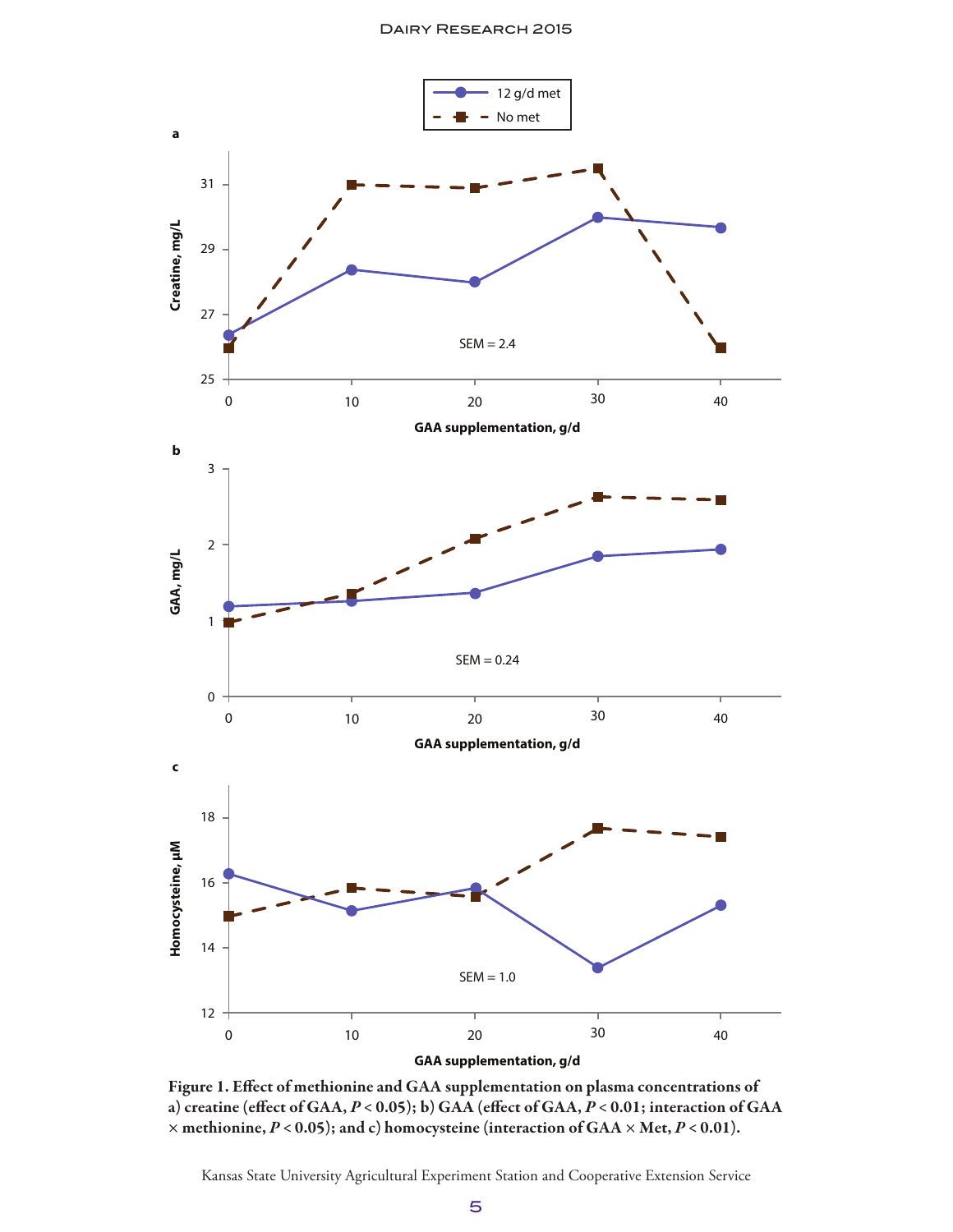

Figure 2. Effect of methionine and GAA supplementation on urinary concentrations of a) creatine (effect of GAA, *P* < 0.05; interaction of GAA × methionine, *P* < 0.05), and b) GAA (effect of GAA, *P* < 0.01).